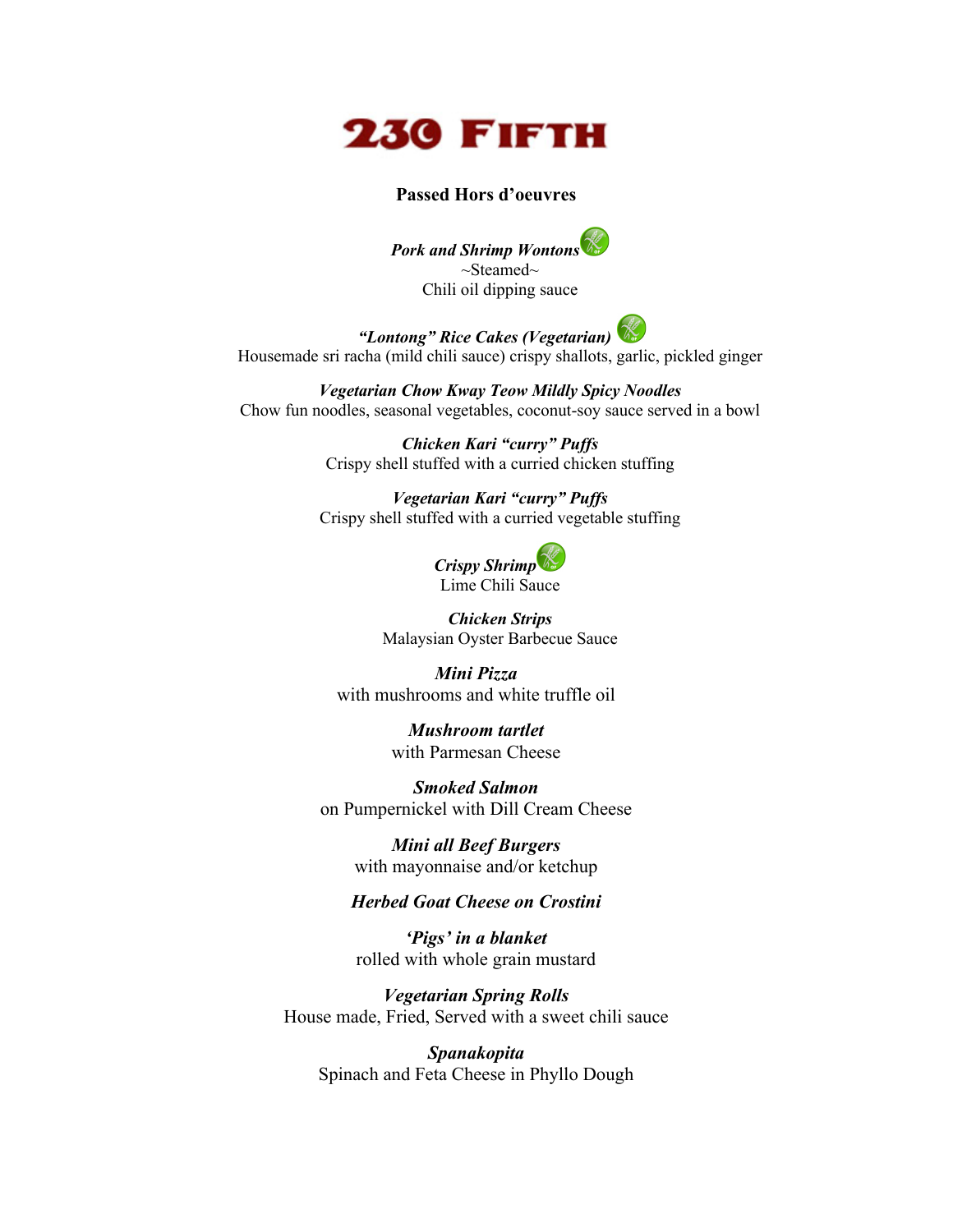*Chicken Banh Mi* Vietnamese sandwich, shredded chicken, pickled carrot, daikon radish

> *Miniature Grilled Cheese with Tomato Sauce Tomato & Fresh Mozzarella Skewer*

> > *Vegetable Summer Roll*

*Cilantro Chicken Skewer*

*Grilled Marinated Shrimp Skewer*

*Sesame Chicken Skewer*

*Smoked Mozzarella Skewer*

*Marinated Portobello Skewer*

*Grilled Zucchini Skewer*

*Grilled Filet Skewer*

*All Beef Slider (Pat la Freida Patty)* Red Onion Marmalade, Special Sauce

> *Fried Chicken Slider* Pickle, Spicy Sauce

> > *Reuben Slider*

#### *Mini Blackened Cod Taco*

*Grilled Beef Tenderloin* with charred scallion Asian BBQ sauce (\$3 per person supplement per hour)

#### *Grilled Beef Tenderloin*

with salsa verde on toast points (\$3 per person supplement per hour)

*Beef Tenderloin & Goat Cheese on Potato Chip*

(\$3 per person supplement per hour)



with cocktail sauce (\$4 per person supplement per hour)